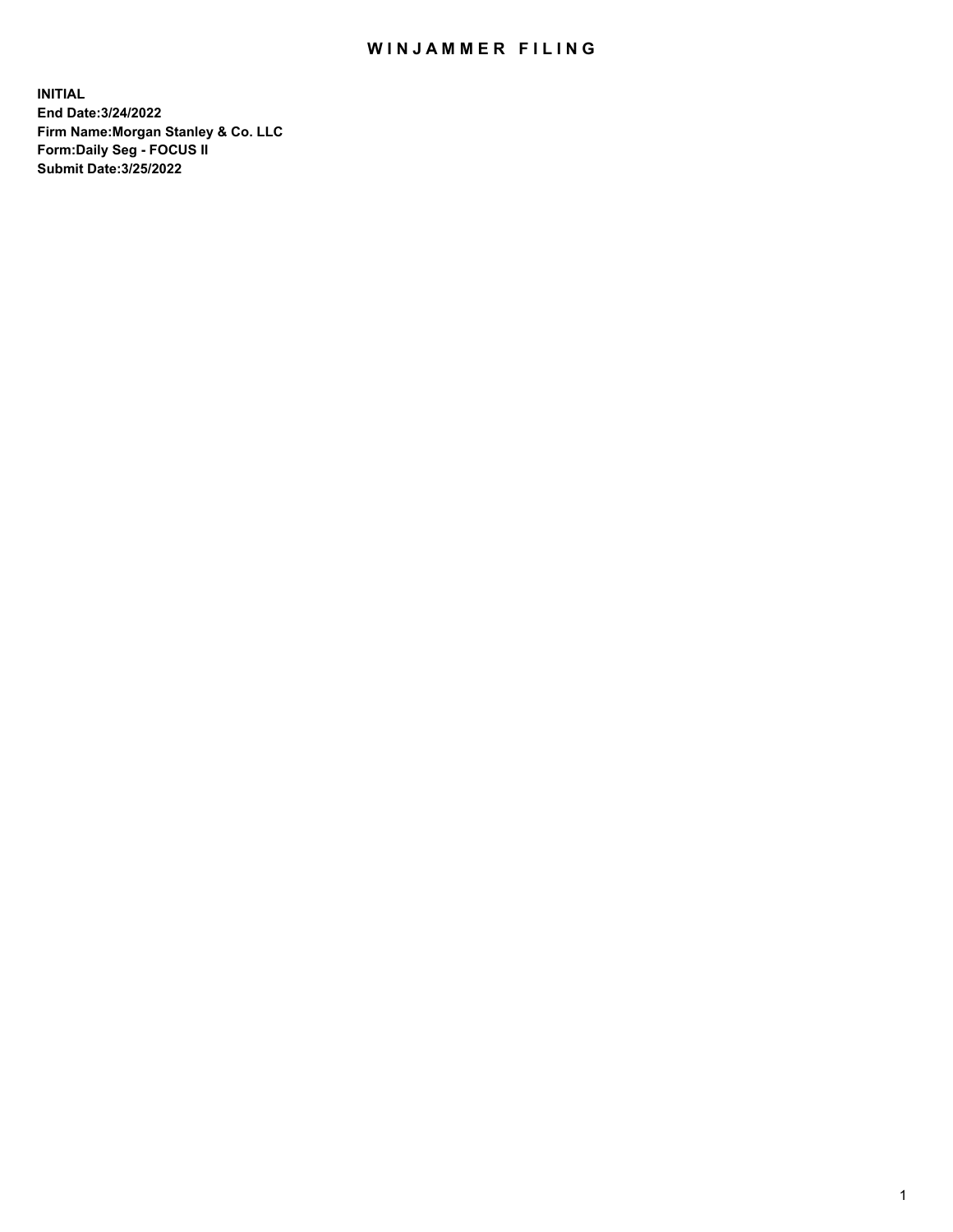**INITIAL End Date:3/24/2022 Firm Name:Morgan Stanley & Co. LLC Form:Daily Seg - FOCUS II Submit Date:3/25/2022 Daily Segregation - Cover Page**

| Name of Company                                                                                                                                                                                                                                                                                                                | Morgan Stanley & Co. LLC                               |
|--------------------------------------------------------------------------------------------------------------------------------------------------------------------------------------------------------------------------------------------------------------------------------------------------------------------------------|--------------------------------------------------------|
| <b>Contact Name</b>                                                                                                                                                                                                                                                                                                            | <b>Ikram Shah</b>                                      |
| <b>Contact Phone Number</b>                                                                                                                                                                                                                                                                                                    | 212-276-0963                                           |
| <b>Contact Email Address</b>                                                                                                                                                                                                                                                                                                   | Ikram.shah@morganstanley.com                           |
| FCM's Customer Segregated Funds Residual Interest Target (choose one):<br>a. Minimum dollar amount: ; or<br>b. Minimum percentage of customer segregated funds required:% ; or<br>c. Dollar amount range between: and; or<br>d. Percentage range of customer segregated funds required between:% and%.                         | 235,000,000<br><u>0</u><br>0 <sup>0</sup><br><u>00</u> |
| FCM's Customer Secured Amount Funds Residual Interest Target (choose one):<br>a. Minimum dollar amount: ; or<br>b. Minimum percentage of customer secured funds required:% ; or<br>c. Dollar amount range between: and; or<br>d. Percentage range of customer secured funds required between:% and%.                           | 140,000,000<br><u>0</u><br><u>00</u><br>00             |
| FCM's Cleared Swaps Customer Collateral Residual Interest Target (choose one):<br>a. Minimum dollar amount: ; or<br>b. Minimum percentage of cleared swaps customer collateral required:% ; or<br>c. Dollar amount range between: and; or<br>d. Percentage range of cleared swaps customer collateral required between:% and%. | 92,000,000<br><u>0</u><br><u>00</u><br>00              |

Attach supporting documents CH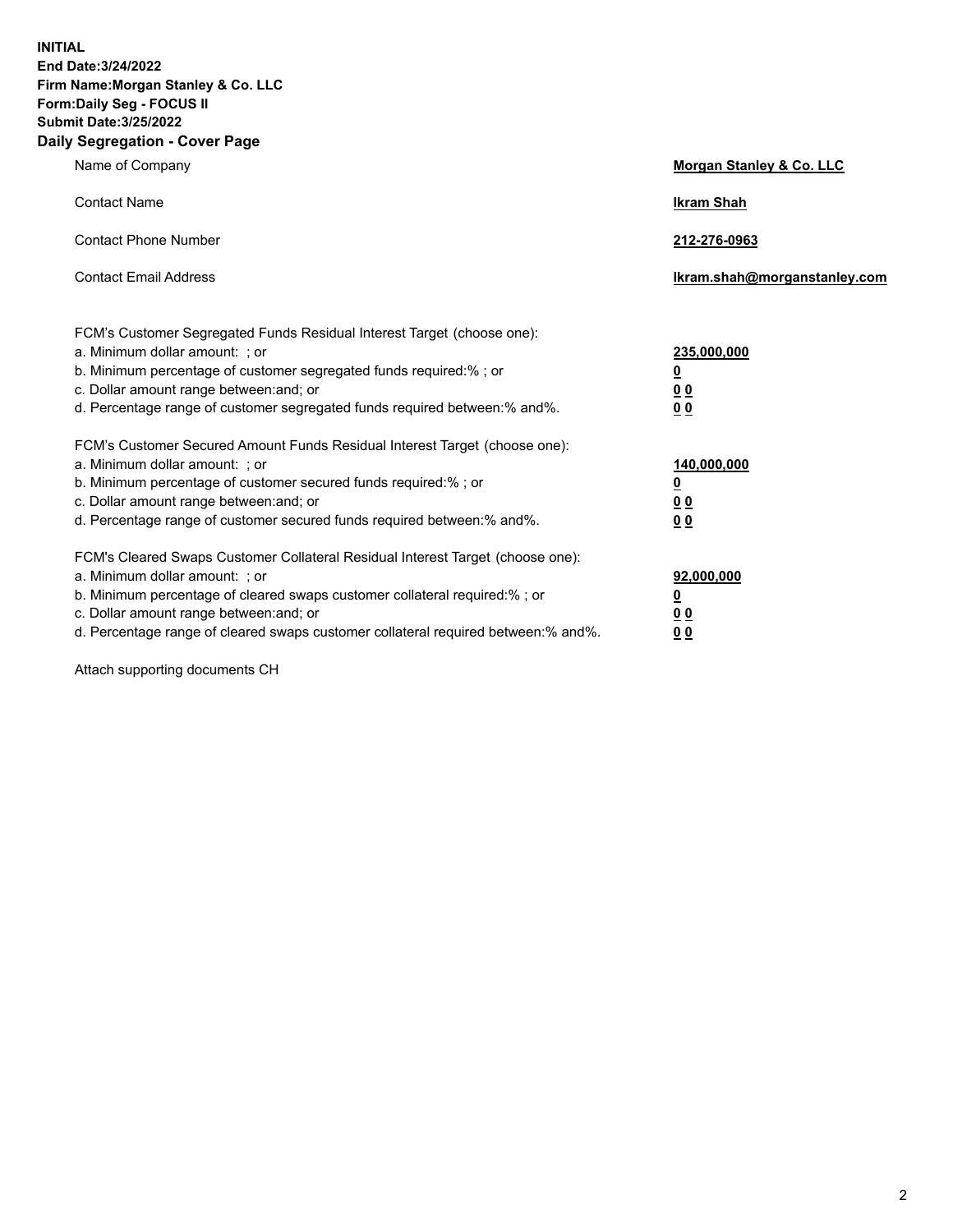## **INITIAL End Date:3/24/2022 Firm Name:Morgan Stanley & Co. LLC Form:Daily Seg - FOCUS II Submit Date:3/25/2022 Daily Segregation - Secured Amounts** Foreign Futures and Foreign Options Secured Amounts Amount required to be set aside pursuant to law, rule or regulation of a foreign government or a rule of a self-regulatory organization authorized thereunder 1. Net ledger balance - Foreign Futures and Foreign Option Trading - All Customers A. Cash **4,470,975,200** [7315] B. Securities (at market) **2,254,816,237** [7317] 2. Net unrealized profit (loss) in open futures contracts traded on a foreign board of trade **2,770,205,657** [7325] 3. Exchange traded options a. Market value of open option contracts purchased on a foreign board of trade **107,465,918** [7335] b. Market value of open contracts granted (sold) on a foreign board of trade **-88,529,324** [7337] 4. Net equity (deficit) (add lines 1. 2. and 3.) **9,514,933,688** [7345] 5. Account liquidating to a deficit and account with a debit balances - gross amount **28,061,242** [7351] Less: amount offset by customer owned securities **-26,401,757** [7352] **1,659,485** 6. Amount required to be set aside as the secured amount - Net Liquidating Equity Method (add lines 4 and 5) 7. Greater of amount required to be set aside pursuant to foreign jurisdiction (above) or line 6. FUNDS DEPOSITED IN SEPARATE REGULATION 30.7 ACCOUNTS 1. Cash in banks A. Banks located in the United States **356,939,246** [7500] B. Other banks qualified under Regulation 30.7 **449,457,889** [7520] **806,397,135** 2. Securities A. In safekeeping with banks located in the United States **1,019,564,578** [7540] B. In safekeeping with other banks qualified under Regulation 30.7 **82,917,522** [7560] **1,102,482,100** 3. Equities with registered futures commission merchants A. Cash **26,095,221** [7580] B. Securities **0** [7590] C. Unrealized gain (loss) on open futures contracts **5,745,831** [7600] D. Value of long option contracts **0** [7610] E. Value of short option contracts **0** [7615] **31,841,052** [7620] 4. Amounts held by clearing organizations of foreign boards of trade A. Cash **0** [7640] B. Securities **0** [7650] C. Amount due to (from) clearing organization - daily variation **0** [7660] D. Value of long option contracts **0** [7670] E. Value of short option contracts **0** [7675] **0** [7680] 5. Amounts held by members of foreign boards of trade A. Cash **3,885,890,348** [7700] B. Securities **1,152,334,137** [7710] C. Unrealized gain (loss) on open futures contracts **2,764,459,827** [7720] D. Value of long option contracts **107,465,918** [7730]

- 
- 6. Amounts with other depositories designated by a foreign board of trade **0** [7760]
- 7. Segregated funds on hand **0** [7765]
- 8. Total funds in separate section 30.7 accounts **9,762,341,193** [7770]
- 9. Excess (deficiency) Set Aside for Secured Amount (subtract line 7 Secured Statement Page 1 from Line 8)
- 10. Management Target Amount for Excess funds in separate section 30.7 accounts **140,000,000** [7780]
- 11. Excess (deficiency) funds in separate 30.7 accounts over (under) Management Target **105,748,020** [7785]

**0** [7305]

[7354] **9,516,593,173** [7355]

**9,516,593,173** [7360]

[7530]

[7570]

 E. Value of short option contracts **-88,529,324** [7735] **7,821,620,906** [7740] **245,748,020** [7380]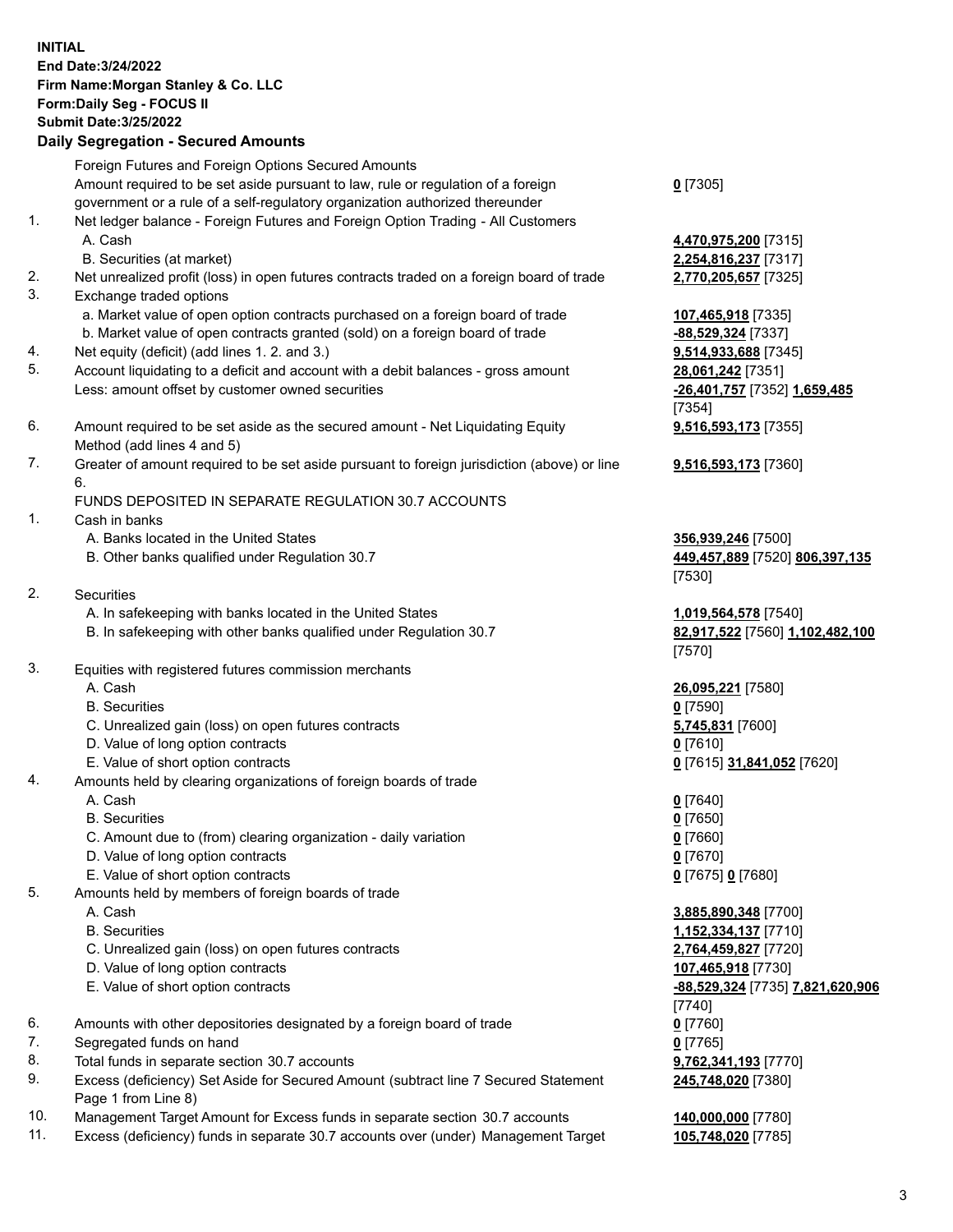**INITIAL End Date:3/24/2022 Firm Name:Morgan Stanley & Co. LLC Form:Daily Seg - FOCUS II Submit Date:3/25/2022 Daily Segregation - Segregation Statement** SEGREGATION REQUIREMENTS(Section 4d(2) of the CEAct) 1. Net ledger balance A. Cash **15,208,273,132** [7010] B. Securities (at market) **8,335,548,225** [7020] 2. Net unrealized profit (loss) in open futures contracts traded on a contract market **3,814,677,653** [7030] 3. Exchange traded options A. Add market value of open option contracts purchased on a contract market **2,189,411,912** [7032] B. Deduct market value of open option contracts granted (sold) on a contract market **-1,457,026,064** [7033] 4. Net equity (deficit) (add lines 1, 2 and 3) **28,090,884,858** [7040] 5. Accounts liquidating to a deficit and accounts with debit balances - gross amount **611,613,814** [7045] Less: amount offset by customer securities **-609,606,845** [7047] **2,006,969** [7050] 6. Amount required to be segregated (add lines 4 and 5) **28,092,891,827** [7060] FUNDS IN SEGREGATED ACCOUNTS 7. Deposited in segregated funds bank accounts A. Cash **2,764,709,506** [7070] B. Securities representing investments of customers' funds (at market) **0** [7080] C. Securities held for particular customers or option customers in lieu of cash (at market) **2,254,855,113** [7090] 8. Margins on deposit with derivatives clearing organizations of contract markets A. Cash **16,414,595,808** [7100] B. Securities representing investments of customers' funds (at market) **0** [7110] C. Securities held for particular customers or option customers in lieu of cash (at market) **5,915,343,611** [7120] 9. Net settlement from (to) derivatives clearing organizations of contract markets **211,701,064** [7130] 10. Exchange traded options A. Value of open long option contracts **2,189,411,912** [7132] B. Value of open short option contracts **-1,457,026,064** [7133] 11. Net equities with other FCMs A. Net liquidating equity **20,662,077** [7140] B. Securities representing investments of customers' funds (at market) **0** [7160] C. Securities held for particular customers or option customers in lieu of cash (at market) **0** [7170] 12. Segregated funds on hand **165,349,501** [7150] 13. Total amount in segregation (add lines 7 through 12) **28,479,602,528** [7180] 14. Excess (deficiency) funds in segregation (subtract line 6 from line 13) **386,710,701** [7190] 15. Management Target Amount for Excess funds in segregation **235,000,000** [7194]

16. Excess (deficiency) funds in segregation over (under) Management Target Amount Excess

**151,710,701** [7198]